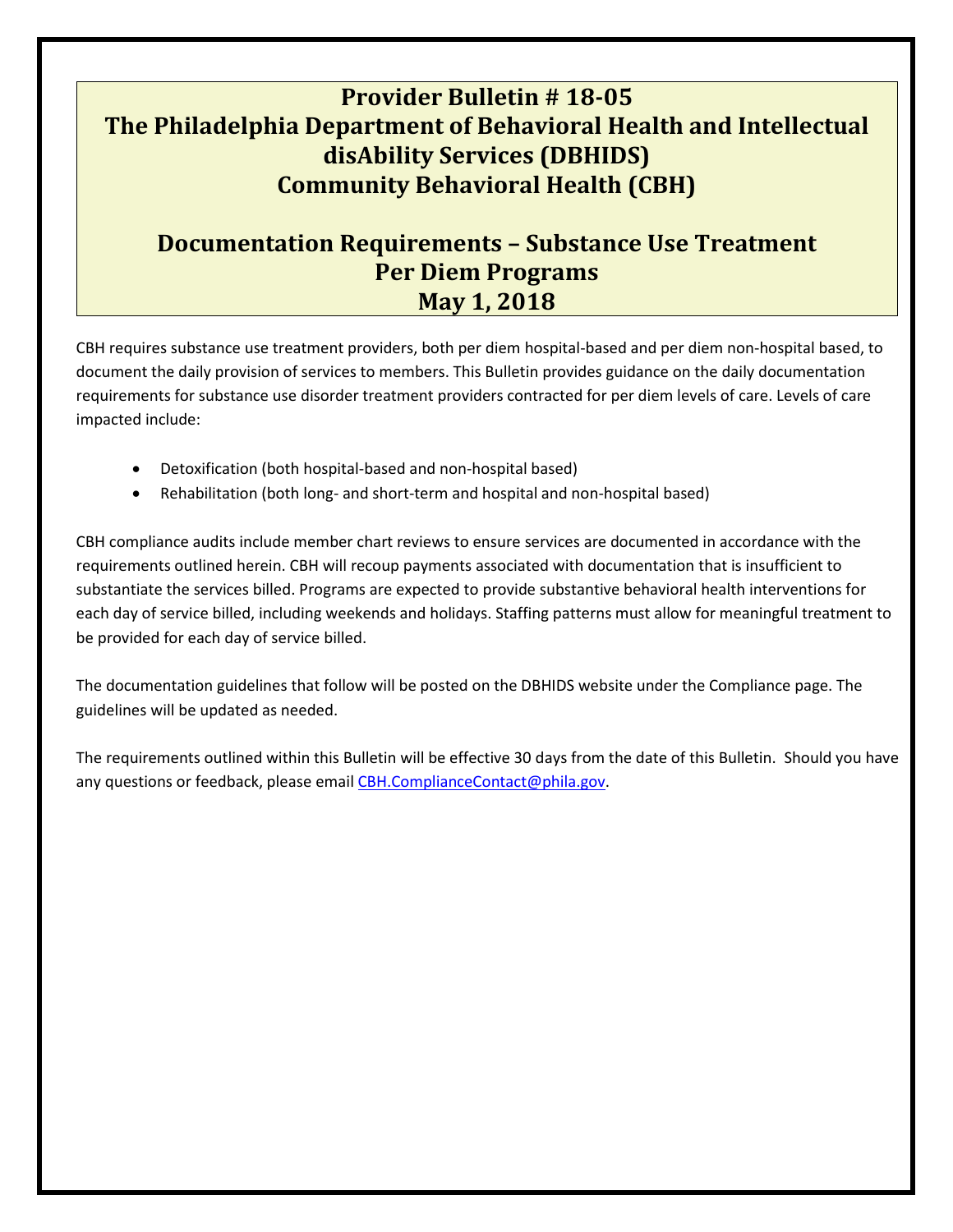# **DOCUMENTATION REQUIREMENTS**

#### **Per Diem Substance Use Services**

Each service billed to CBH must be documented in the individual's clinical record. The primary function of documentation is to record interventions, progress made, and challenges encountered during treatment. This allows the provider staff, the individual in treatment, and subsequent providers/staff to review effective treatment strategies and interventions as well as those that proved to be less effective and/or ineffective.

Additionally, clear and concise clinical documentation is crucial for substantiating payments made to the provider.

This document will provide general guidelines for what can be considered sufficient documentation for substance use disorder treatment billed per diem. This document will evolve and be refined as additional requirements and/or new levels of care/services are introduced/reviewed.

# **General Considerations**

In general, for any billed service, clinical documentation must fully substantiate both the service and duration/amount billed. All progress notes must have a clear behavioral health intervention documented. All notes must provide a clear and concise description of both the member's contribution to the billed service and the provider staff's contribution/intervention.

An individual unfamiliar with the member's course of treatment should be able to discern, through record review alone, what has been effective versus ineffective and what is in-process in the member's care.

Additionally, the full number of units billed for each service must be fully substantiated. For example, a short-term rehabilitation stay lasting 28 days must have a clear indication of the need for the authorized level of care and documentation to support billing for each of the 28 days.

When documenting interventions, the writer must provide an accurate and complete description of the service. Clinical documentation should avoid the use of vague, general language, and/or buzzwords for theoretical models. Examples of statements that would not be considered a sufficient summary of the intervention delivered include (but are not limited to):

- (1) "Listened and provided positive feedback"
- (2) "Used Cognitive-Behavioral Therapy"
- (3) "Role-played with the individual"
- (4) "Provided a warm and safe environment for exploration of the individual's concerns"
- (5) "Watched a video on the effects of substance use"

Specific concerns with each include:

- (1) This is a basic tenet of all behavioral health care.
- (2) This is a statement of a broad evidence-based theoretical framework that contains a number of specific clinical interventions that can be utilized.
- (3) Alone, there is no specific information about what scenario(s) was (were) role-played, how it tied to the treatment plan, and the outcome of the role-playing.
- (4) This is a basic tenet of all recovery-based behavioral health care.
- (5) Watching videos does not constitute an intervention alone. Discussions of relevant audio-visual presentations can, at times, include behavioral health interventions.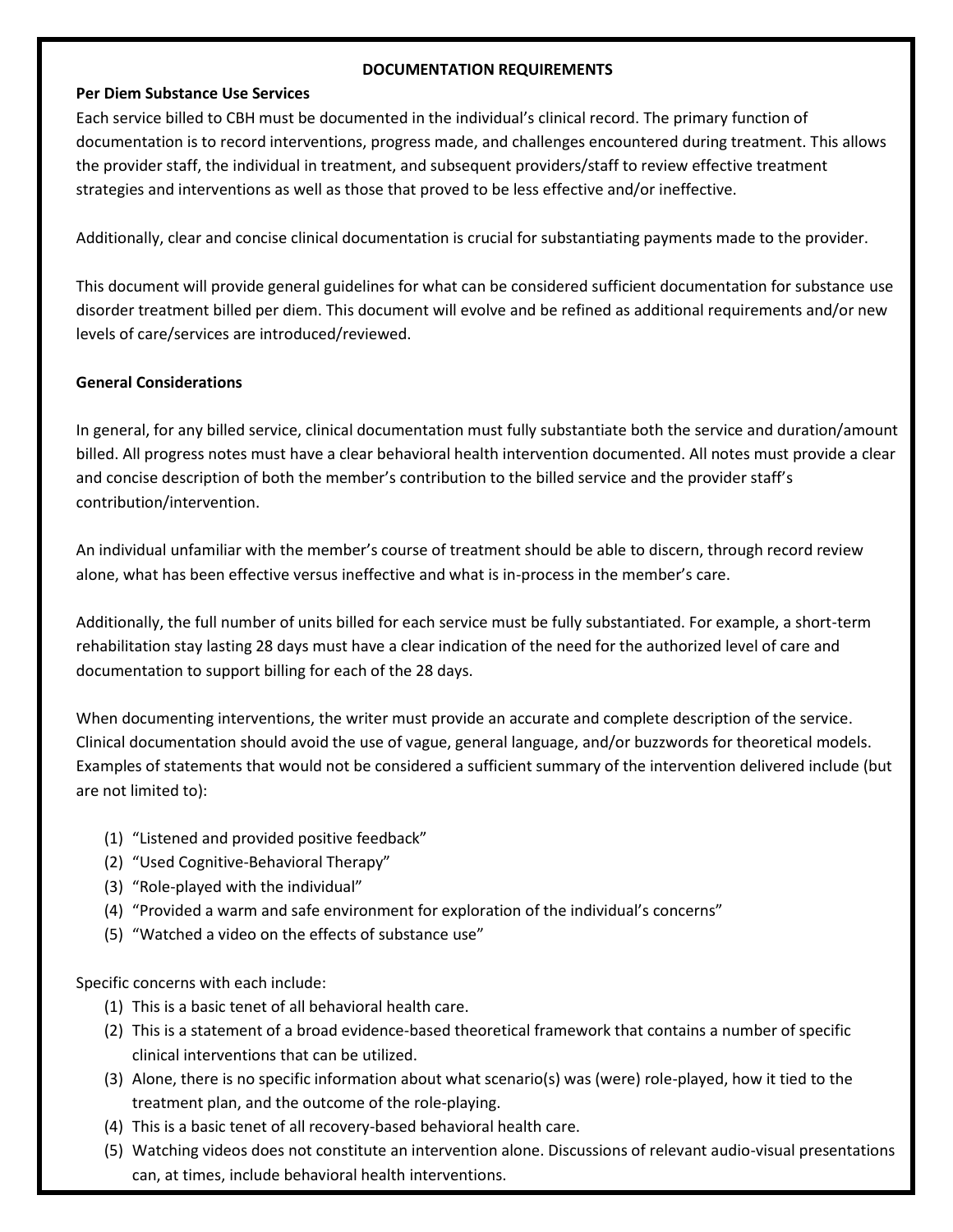All providers should develop and maintain a policy and procedure for progress notes, including the required elements to substantiate a service rendered. The policy should include a discussion/review of the following:

- The provider's quality assurance process for review of progress notes to ensure sufficiency.
- Components of the progress note, which at a minimum should include:
	- $\circ$  Documentation of interventions utilized/implemented and the member's response to those interventions.
	- o Documentation of an assessment of the individual's behavior, mood, and interpersonal functioning.
	- o Documentation of review(s) of relevant medical conditions and lab work.
	- o An individualized response to group sessions.
- Listing of who is authorized to document interventions/interactions in the clinical record.
- Any formal progress note format adopted by the agency.
- Expectations of content to be included in the adopted progress note format.
- Expectations, and review process, to ensure that progress notes reflect treatment plan goals.
- Expectations that the note will be entered and considered final prior to the submission of a claim for that date of service or within 7 days of the date of service, whichever occurs first.
- Expectations that corrections to note entries will be completed consistent with overall agency policy and applicable regulations.

The remainder of this document provides sufficiency guidelines for specific levels of care.

# **Detoxification**

A progress note must be entered for each day of service billed. Each date of service must have documentation of the following, at minimum:

- At least one behavioral health intervention delivered to the individual.
	- o The intervention may be delivered by any inpatient staff.
	- $\circ$  Interventions do not necessarily need to be delivered via traditional treatment modalities such as group therapy or individual therapy. An example of a non-traditional treatment intervention would include supports provided by staff, in the milieu setting, to a member who is clearly upset during the evening/overnight.
	- $\circ$  Psycho-educational groups alone do not constitute the behavioral health intervention.
	- o There is no minimum duration required for a behavioral health intervention.
	- $\circ$  Documenting medication management only for detoxification is considered sufficient when the individual is too ill to participate in other treatment modalities.

**Any individual admitted to a detoxification unit prior to 4PM should receive their first dose of a detoxification related taper on the day of admission. If the individual is admitted prior to 4PM and does not begin a detoxification related taper, the date of admission is NOT billable**. Admissions at any time should have medications available and ordered immediately to mitigate withdrawal related symptoms. When detoxification protocol and tapers cannot be initiated secondary to a clinical reason, this reason must be clearly documented in the chart for the dates of service impacted by the delay.